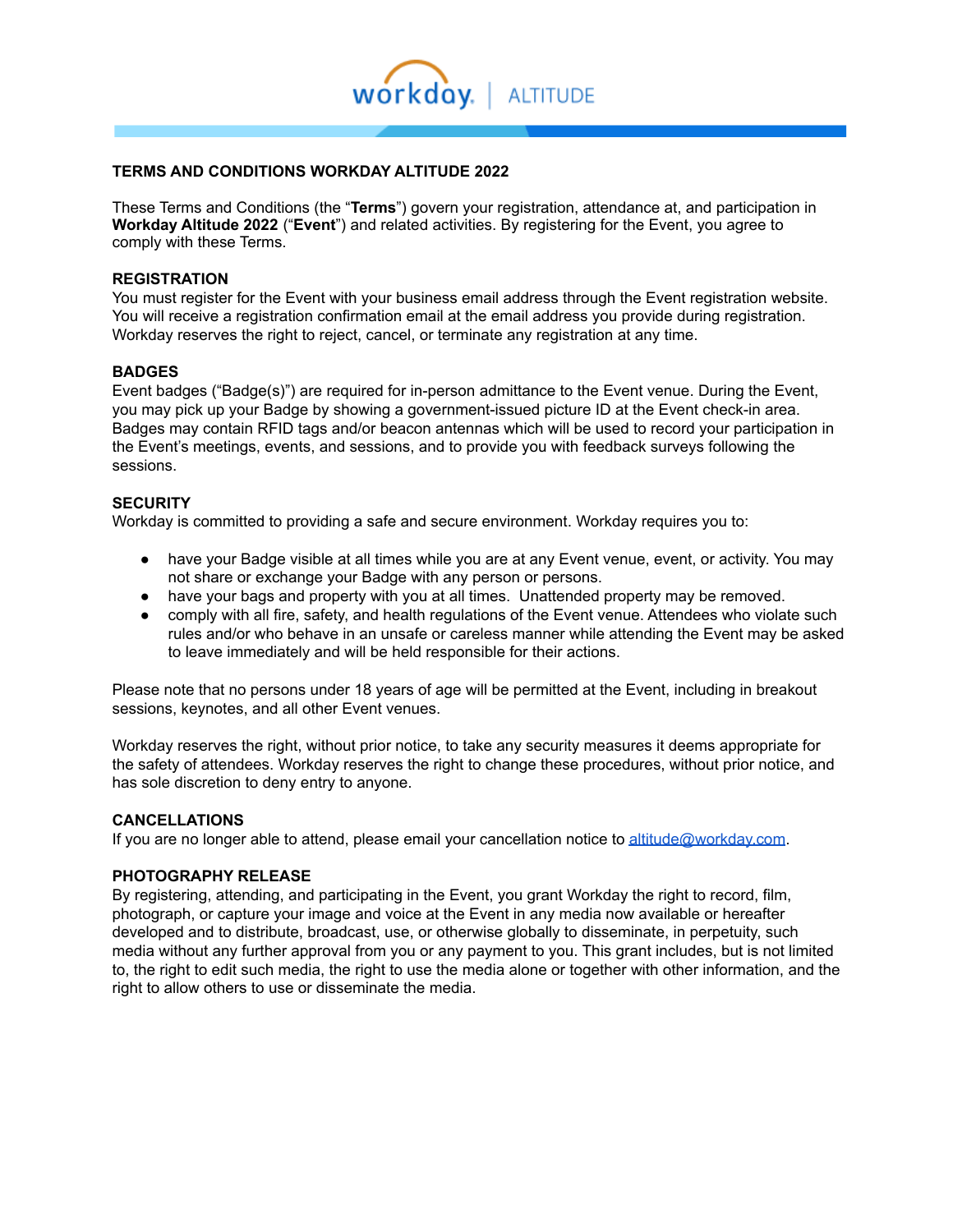## **ASSUMPTION OF RISK**

Your attendance at and participation in the Event is completely voluntary. You accept and assume all risks that you may face while attending the Event and waive any claims against Workday relating to such risks, including any risks and claims related to personal injury or damage to you or your personal property if you choose to attend the Event in person. Workday does not guarantee admittance to any specific event, session, or keynote and reserves the right to refuse admittance to any event, session, or keynote to any attendee, at its sole discretion. Unless specified otherwise, attendees at all events, sessions, and keynotes are seated on a first-come first-served basis.

#### **PERSONAL INFORMATION**

Workday will handle and protect the information gathered from you during registration, attendance and participation at the Event in accordance with Workday's Privacy Statement located at <https://www.workday.com/en-us/privacy.html>.

By registering, attending, and participating in this Event, you acknowledge and agree that Workday will share your registration and registration details, attendance, Event schedule, and participation information with Event-related companies in order to manage and improve this and future events, Workday's products and services, and enable and coordinate professional networking opportunities. For example, Workday may communicate your name, title, role, email address, company, and Event schedule with session speakers and content stakeholders as well as to Event vendors so that sessions may be adapted to be more relevant to the registered audience.

You agree that Workday may use your email address to send Event updates and survey evaluations. Workday may also use your email address to send marketing-related messages, such as invitations to future Workday events (if applicable based on your registration).

If we receive a request from your employer or organization, we may provide them with a list of all Event attendees registered from their organization, which may include your registration information (first and last name, title, company name, business email address).

We collect country and state information in order to comply with applicable laws for the handling of your information. We also collect country, state, and city information to calculate carbon offset amounts for the Event. Workday will use and aggregate such country, registration, and session attendance information to improve this and future events, Workday's products and services, to provide more relevant information to you in line with your opt-in choices and registration information, and to offer certain optional benefits (such as our Event Alumni Program). If you attend multiple Workday conferences or events, you authorize Workday to aggregate registration, attendance, and participation information to improve this and future events, Workday's products and services, and to provide more relevant information to you in line with your opt-in choices.

## **WORKDAY OR THIRD PARTY TECHNOLOGY**

Following registration, you may access special web application(s) and/or features to access information about the Event, your registration information, or to improve your Event experience (the "Technology"). By registering for this Event, we will share your registration information, which may include personal information you provided during registration, with the providers of the Technology. The Technology is offered to improve your Event experience and to facilitate networking between you and other Event attendees. Your use of any Technology is optional and Workday does not warrant that it will function correctly.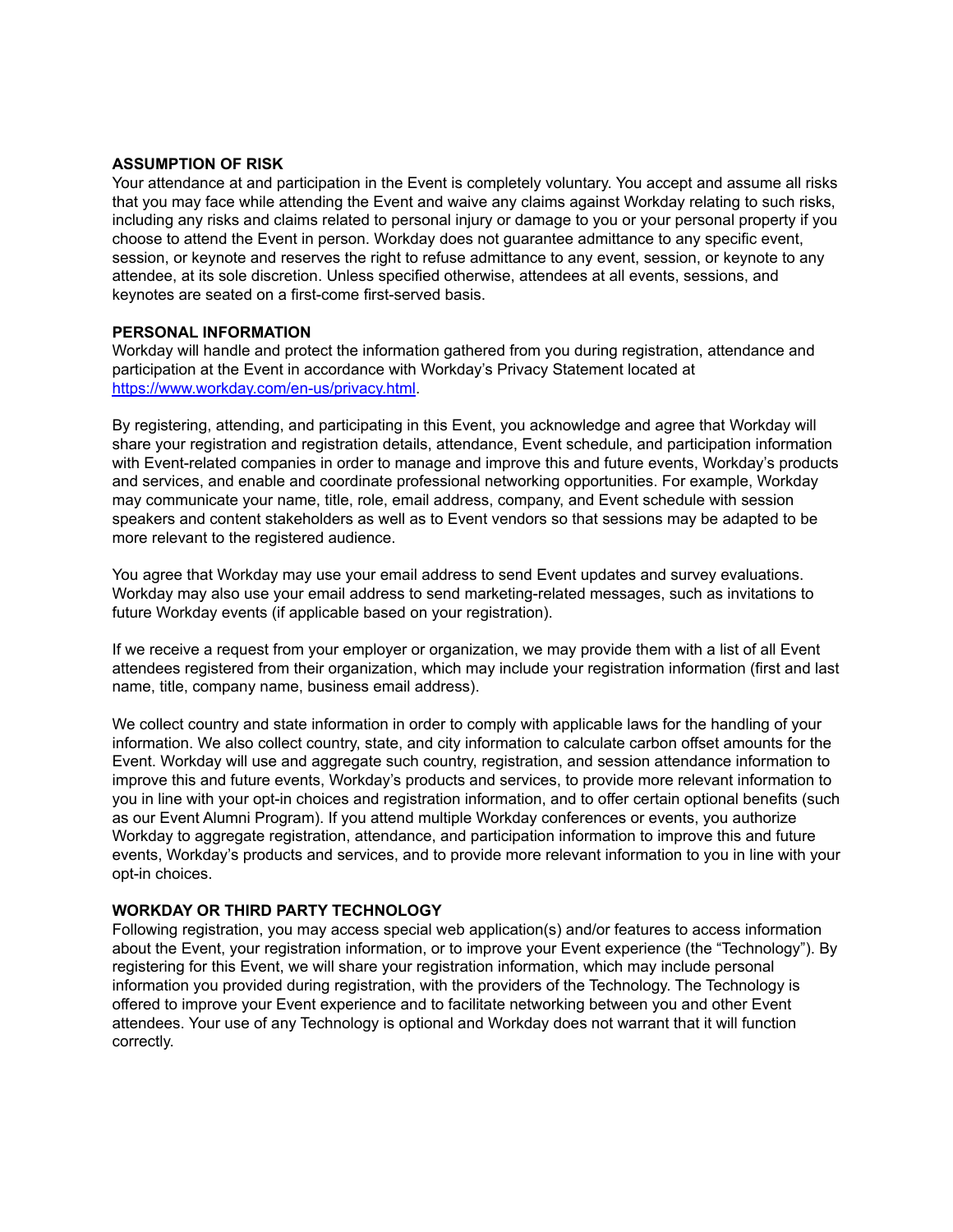## **THIRD PARTY LINKS**

The Technology or other Event materials may contain links to third party sites ("Third Party Sites"). Such links are provided solely as a convenience and are not under the control of Workday. Workday is not responsible for any Third Party Sites or content provided therein. Third Party Sites are governed by the applicable terms of use or privacy policy posted on those sites or provided to you by that third party.

#### **PRESENTATION MATERIALS**

At the Event, you may receive access to Workday and third party licensed content ("**Presentation Materials**"). Workday is not liable for the information in the Presentation Materials. You may use them solely for your own internal, non-commercial purposes. Unauthorized distribution (via sales, copying, and posting on intranet/internet) is expressly forbidden.

#### **FORCE MAJEURE**

You acknowledge and understand that the times or dates of the Event may change or need to be rescheduled or cancelled due to events beyond Workday's reasonable control, including, but not limited to, earthquake, flood, fire, storm, natural disaster, act of God, war, terrorism, armed conflict, labor strike, lockout, boycott or other similar event (collectively, "**Force Majeure**"). Workday will attempt to notify you of any such changes as far in advance as reasonably possible. Workday will not be held liable for any costs or expenses incurred by you as a result of such Force Majeure event(s).

#### **WORKDAY CHANGES, CANCELLATION OF EVENT** (other than due to Force Majeure)

Notwithstanding the above, Workday reserves the right to cancel or reschedule the dates for the Event for any reason. Workday will notify you via your registration email of any such changes as far in advance as reasonably possible. Workday will not be held liable for any other costs or expenses incurred by you as a result of changes or cancellation.

## **GOVERNING LAW AND JURISDICTION, AND VENUE**

These Terms and any disputes arising out of or related hereto, shall be governed exclusively by the laws of the State of California and controlling United States federal law, without regard to their conflicts of law rules or the United Nations Convention on the International Sale of Goods. The federal courts of the United States in the Northern District of California and the state courts of the State of California located in Alameda County shall have exclusive jurisdiction to adjudicate any dispute arising out of or relating to these Terms. Each party hereby consents to the jurisdiction of such courts and waives any right it may otherwise have to challenge the appropriateness of such forums.

## **DISCLAIMER OF WARRANTIES, LIMITATION OF LIABILITY**

Workday gives no warranties for any aspect of the Event, Event materials and, to the extent legally permissible, disclaims all implied warranties, including but not limited to warranties of fitness for a particular purpose, accuracy, timeliness, and merchantability. The Event is provided on an "as-is" basis. Workday does not accept any responsibility or liability for reliance by you or any person on any aspect of the Event or any information provided at the Event. Except as required by law, Workday shall not be liable for any direct, indirect, special, incidental, or consequential costs, damages, or losses arising directly or indirectly from the Event. The maximum aggregate liability of Workday for any claim in any way connected with, or arising from, the Event, whether in contract, tort, or otherwise (including any negligent act or omission), shall be limited to the amount paid by you to Workday.